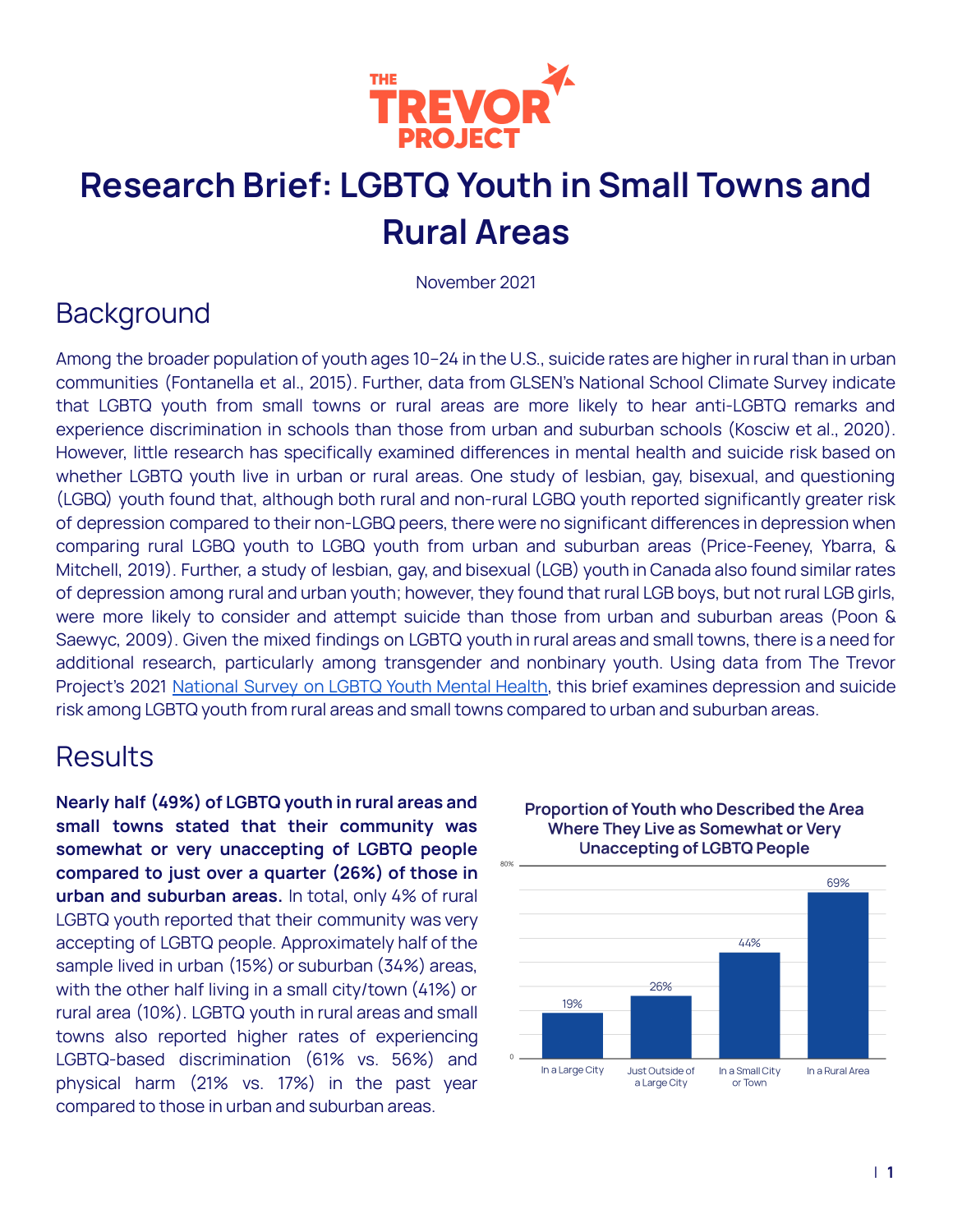**LGBTQ youth in rural areas and small towns had slightly greater odds of experiencing symptoms of depression (aOR = 1.09,** p**<.001), considering suicide (aOR = 1.14,** p**<.001), and attempting suicide (aOR = 1.19,** p**<.001) compared to those in urban and suburban areas.** Generally, rates were only slightly

higher among those in small towns and rural areas than those in urban and suburban areas. While transgender and nonbinary youth generally had worse mental health and suicide risk compared to cisgender LGBQ youth, those from small towns and rural areas reported only slightly higher rates of depression (71% vs 69%), considering suicide (53% and 48%), and attempting suicide (21% vs 19%) compared to those from urban and suburban areas. Differences between small towns/rural areas and urban/suburban areas were also relatively comparable within gender identity (e.g., cisgender boy/man, cisgender girl/woman, transgender boy/man, transgender girl/woman, and nonbinary youth).

**Across Geographies** Rural/Small Town Urban/Suburban  $R<sub>0</sub>$ % 64% 61% 43% 39% 16% 14% Depression Considered Attempted Suicide Suicide

# **Mental Health and Suicide Risk**





Although LGBTQ youth from small towns and rural areas had less access to LGBTQ-affirming schools (48% vs. 56%) than those in urban and suburban areas, those with affirming schools had 35% lower odds of attempting suicide in the past year  $(aOR = 0.65)$ . Further, among transgender and nonbinary youth, access to schools that were gender-affirming was associated with an over 25% lower risk of a past-year suicide attempt (aOR = 0.74**,** p<.001). However, transgender and nonbinary youth in small towns and rural areas had less access to gender-affirming schools (40% vs. 46%) than those in urban and suburban areas.

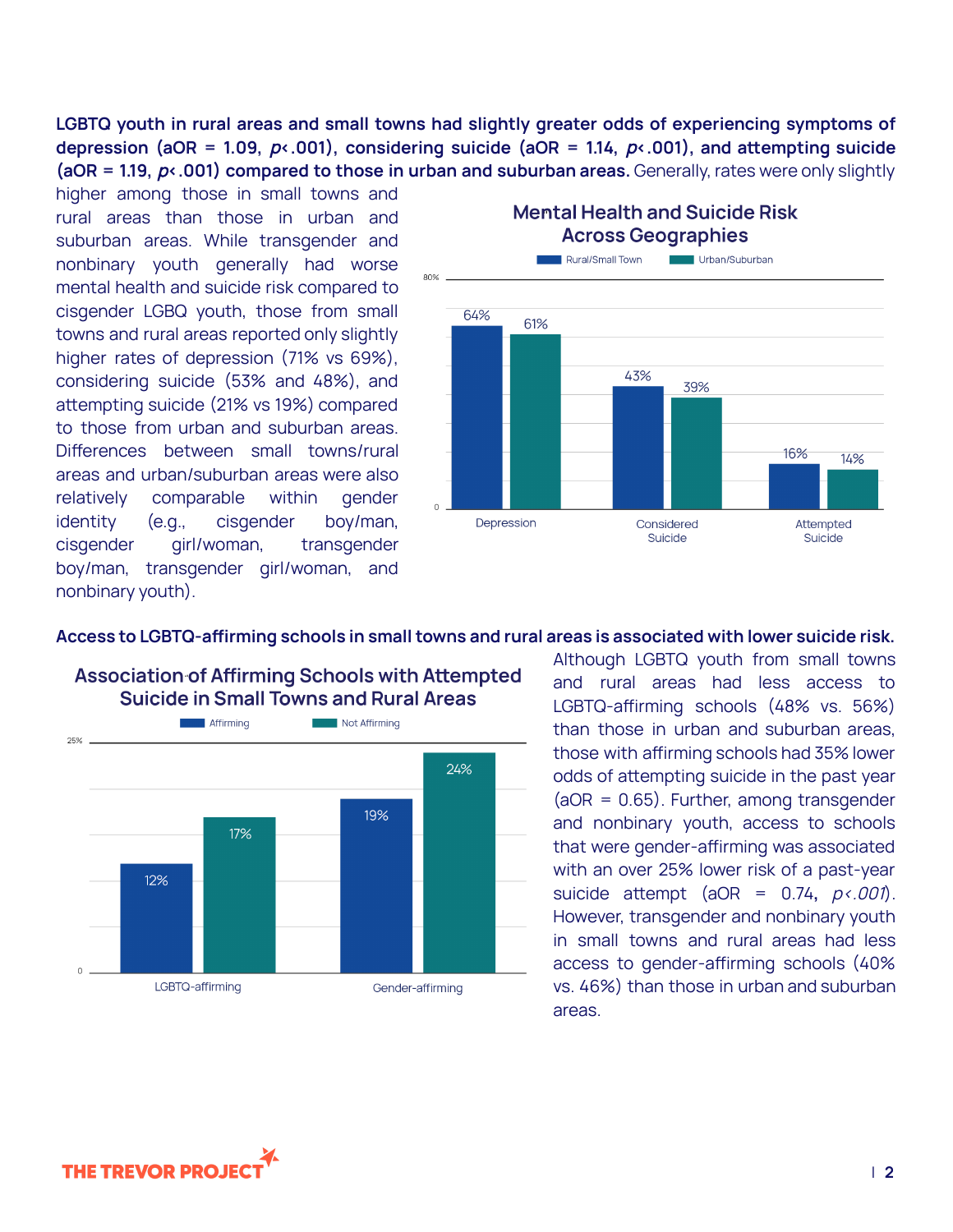## **Methods**

Data were collected from an online survey conducted between October and December of 2020 of 34,759 LGBTQ youth recruited via targeted ads on social media. To determine the type of area where youth resided, they were asked, "Which of the following best describes the area you live in?" with response options of 1) In a large city, 2) Just outside of a large city (such as in a suburb), 3) In a small city or town, or 4) In a rural area (such as out in the country). For the current report, those who selected large city or just outside the city were considered urban or suburban, while those who selected small city, town, or rural area were considered rural or small town. Items on considering and attempting suicide in the past 12 months were taken from the Centers for Disease Control and Prevention's Youth Risk Behavior Survey (Johns et al., 2020). Depression was measured using the PHQ-2 (Richardson et al., 2010). All LGBTQ youth in the sample were asked to endorse whether or not their school (if enrolled) was LGBTQ-affirming. Transgender and nonbinary youth were also asked whether their school (if enrolled) was gender-affirming. Adjusted logistic regression models controlled for race/ethnicity, socioeconomic status, sex assigned at birth, gender identity, and sexual identity.

## Looking Ahead

Supporting previous research, these findings show that despite higher levels of rejection, discrimination, and victimization experienced by LGBTQ youth in small towns and rural areas, the resulting disparities in depression and suicide risk are relatively small. For example, in our data, LGBTQ youth in small towns and rural areas reported more than double the rate of living in a community that was unaccepting of LGBTQ people compared to those in urban and suburban areas, yet the odds of experiencing depression, considering suicide, or attempting suicide were only 10–20% greater. Together, these findings indicate that there are likely protective factors that operate to minimize disparities in mental health and suicide risk in small towns and rural regions. Future research should explore positive experiences and/or strengths reported by LGBTQ youth in small towns and rural regions to determine which factors facilitate well-being even in environments that are less accepting of LGBTQ people.

Although LGBTQ youth in small towns and rural regions had lower rates of reporting their schools to be LGBTQ- or gender-affirming spaces, those who had access to affirming schools reported significantly lower rates of attempting suicide in the past year. Such findings, along with higher rates of LGBTQ-based discrimination and victimization in small towns and rural areas, point to the need for greater investment in school policies and practices that support LGBTQ youth in small towns and rural areas. Although implementing school policies and practices to support LGBTQ youth in small towns and rural areas is often fraught with barriers such as fewer LGBTQ-specific community resources and greater anti-LGBTQ sentiment in the community (Green et al., 2018), making these changes at the school level can allow youth to be supported in their identity, and perhaps thrive in ways beyond their LGBTQ peers in urban and suburban areas, given other potential protective factors found in small towns and rural areas.

The Trevor Project is committed to finding ways for all LGBTQ youth to feel safe and supported. LGBTQ youth in small towns and rural areas may have less access to in-person affirmation and support, creating a greater need for our 24/7 crisis services to connect with an accepting and affirming adult as well as our